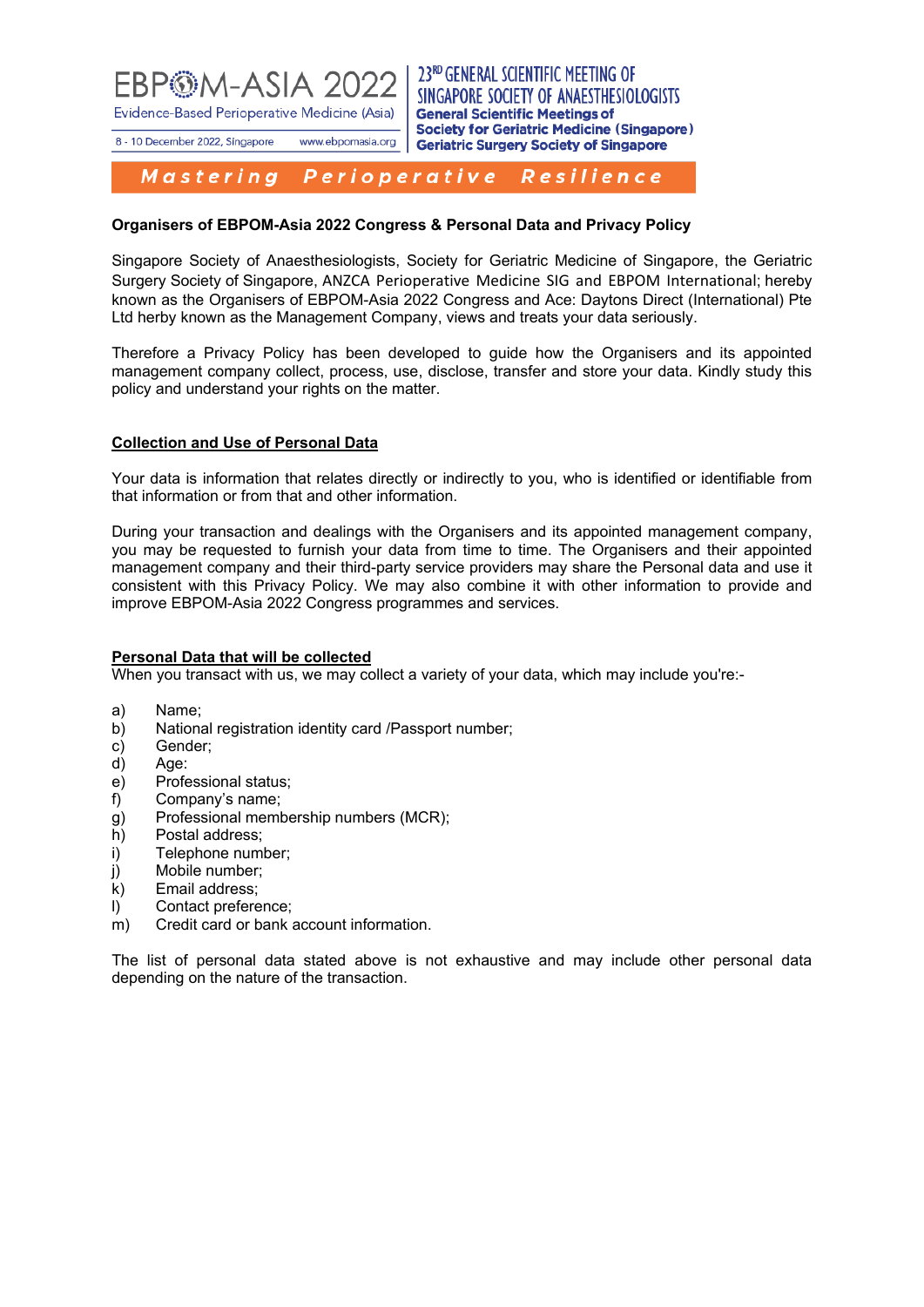

8 - 10 December 2022, Singapore

23RD GENERAL SCIENTIFIC MEETING OF SINGAPORE SOCIETY OF ANAESTHESIOLOGISTS **General Scientific Meetings of Society for Geriatric Medicine (Singapore) Geriatric Surgery Society of Singapore** 

Mastering Perioperative Resilience

www.ebpomasia.org

## **How the Organisers uses your Personal Data**

Your collected data lets us keep you posted on the EBPOM-Asia 2022 Congress' latest information, announcements, updates and upcoming events. It also helps the appointed management company, the Organisers, improves its programmes and services. If you do not wish to be on our mailing list, please let the Organisers and its appointed management company know in writing to [admin@ebpomasia.org](mailto:admin@ebpomasia.org) 

From time to time, the Organisers and its appointed management company may use your data to send important notices, emails, letters or EDM related to the Congress and update the terms, conditions, and policies of the PDPA. As such information may be crucial to you thus, we would like to advise you not to opt-out of receiving such communications.

The Organisers and its appointed management company may also use your data for internal auditing, data analysis, and research to improve the EBPOM-Asia 2022 Congress programmes and customer communications.

The Organisers and its appointed management company may also share your data with third-party providers that provide services such as information processing, educational services, managing and enhancing customer data, providing customer service, assessing your interest in the Organisers and its appointed management company services and conducting customer research or satisfaction surveys.

# **Protection of Personal Data**

As part of our commitment to protecting your privacy, we implement appropriate technical and organisational measures to protect your Personal Data against accidental, unauthorised or unlawful use, disclosure, access, destruction, loss, change or damage. Some of the measures we have taken include pseudonymisation, encryption, limited access and robust retention policies.

Nevertheless, please do note that while we will endeavour to take all reasonable measures to protect your Personal Data, you should similarly take all necessary precautions, such as implementing strong passwords, limiting access to your computer and avoiding misplacing any documents or access passes.

## **Transfer to other countries**

In the provision of our Congress, the Personal Data we collect may be transferred to and processed by third parties in other countries. In all such instances, the Organisers of the EBPOM-ASIA 2022 CONGRESS shall ensure that the transfer of your Personal Data is carried out in accordance with any applicable laws and that appropriate safeguards (e.g. contractual, technical and organisational measures) are put in place before such transfer takes place.

If you wish to seek further clarification concerning the safeguards being implemented for the transfer of your Personal Data, do feel free to contact the Congress Management Company at [admin@ebpomasia.org](mailto:admin@ebpomasia.org)